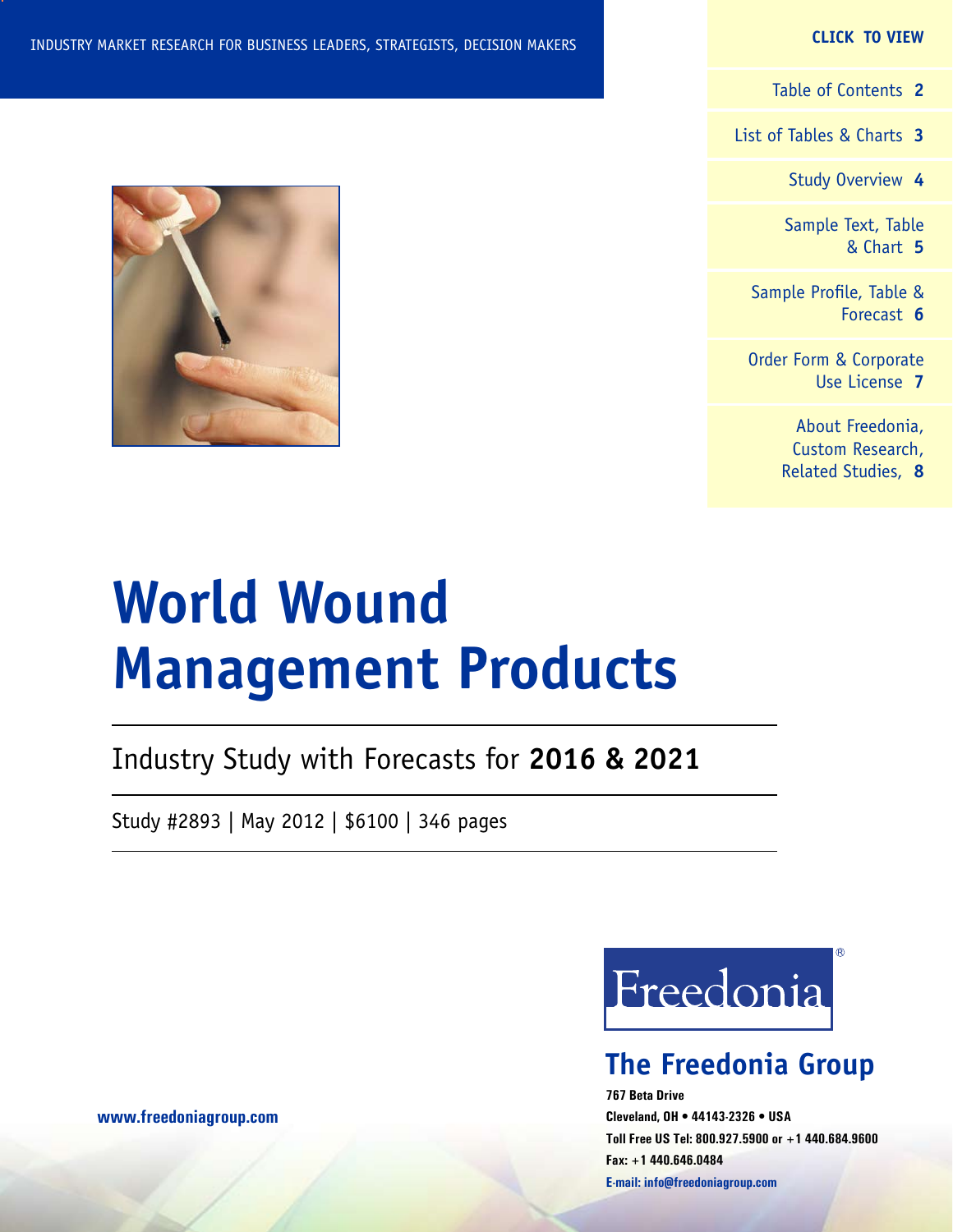### <span id="page-1-0"></span>Study #2893 May 2012 \$6100 346 Pages

### **World Wound Management Products**

Industry Study with Forecasts for *2016 & 2021*

### **Table of Contents**

### Executive Summary

### Market EnvironmenT

| World Economic Outlook  8     |  |
|-------------------------------|--|
| World Demographic Trends 12   |  |
|                               |  |
|                               |  |
| Population 50 Years & Older15 |  |
| Population 65 Years & Older18 |  |
| World Health Care Trends19    |  |
| Health Expenditures20         |  |
|                               |  |
| Hospital Admissions 26        |  |
| Surgical Procedures 28        |  |
| Outpatient Consultations30    |  |
| Wound Management Overview 32  |  |
|                               |  |
|                               |  |
| Wound Healing Process34       |  |

### WORLD SUPPLY & DEMAND

| Wound Management Product                |
|-----------------------------------------|
|                                         |
| World Wound Management                  |
| Product Demand by Type 40               |
|                                         |
| World Wound Closure Demand by Region44  |
| World Wound Closure Demand by Type45    |
| Sutures & Accessories 48                |
| Surgical Staples & Stapling Devices54   |
|                                         |
|                                         |
|                                         |
| World Bandage Demand by Region67        |
| World Bandage Demand by Type 68         |
| Adhesive Bandages & Tapes 70            |
| Compression Bandages76                  |
|                                         |
|                                         |
|                                         |
| World Wound Dressing Demand by Region88 |
| World Wound Dressing Demand by Type 89  |
| Biological & Synthetic Dressings90      |
| Non-Adherent Dressings 99               |
| Wound Healing Agents 102                |
| World Wound Healing Agent               |
| Demand by Region 102                    |
| World Wound Healing Agent               |
| Demand by Type  104                     |

| Anti-Infective Agents  105             |
|----------------------------------------|
|                                        |
|                                        |
| Other Wound Healing Agents 109         |
| Other Wound Management Products 111    |
| World Other Wound Management           |
| Product Demand by Region 112           |
| World Other Wound Management           |
| Product Demand by Type 113             |
| Skin Grafts & Replacements  114        |
| Negative Pressure Therapy Systems  118 |
| Specialty Sponges & Cotton Goods 121   |
| World Wound Management Product         |
| Shipments by Region  124               |
|                                        |

### NORTH AMERICA

| Market Environment  128              |  |
|--------------------------------------|--|
| Wound Management Product Demand  130 |  |
|                                      |  |
|                                      |  |
|                                      |  |

### WESTERN EUROPE

| Wound Management Product Demand  152 | Market Environment  149 |
|--------------------------------------|-------------------------|
|                                      |                         |
|                                      |                         |
|                                      |                         |
|                                      |                         |
|                                      |                         |
|                                      |                         |
| Other Western Europe  184            |                         |

### ASIA/PACIFIC

| Market Environment  193              |  |
|--------------------------------------|--|
| Wound Management Product Demand  196 |  |
|                                      |  |
|                                      |  |
|                                      |  |

### **OTHER REGIONS**

| Central & South America  221 |  |
|------------------------------|--|
| Market Environment  221      |  |
| Wound Management Product     |  |
|                              |  |
| Wound Management Product     |  |
| Demand by Country 227        |  |
|                              |  |
| Market Environment  228      |  |
| Wound Management Product     |  |
|                              |  |
| Wound Management Product     |  |
| Demand by Country 233        |  |
|                              |  |
| Market Environment  235      |  |
| Wound Management Product     |  |
|                              |  |
|                              |  |

Wound Management Product Demand by Country.............................. 240

Freedonia

### INDUSTRY STRUCTURE

| Competitive Strategies 250    |  |
|-------------------------------|--|
| Mergers & Acquisitions 250    |  |
| Cooperative Agreements 253    |  |
| Research & Development 257    |  |
| Marketing & Distribution  259 |  |
|                               |  |

### Company Profiles

| AccessClosure Incorporated  264          |  |
|------------------------------------------|--|
| Advanced Medical Solutions 265           |  |
| Ahlstrom Corporation 269                 |  |
| Angiotech Pharmaceuticals 271            |  |
|                                          |  |
| Aspen Surgical Products  275             |  |
| Bard (CR) Incorporated  277              |  |
|                                          |  |
| Baxter International 279                 |  |
| Braun (B) Melsungen  282                 |  |
|                                          |  |
| Cederroth Intressenter  288              |  |
|                                          |  |
|                                          |  |
| ConvaTec Incorporated 292                |  |
|                                          |  |
| CryoLife Incorporated  299               |  |
|                                          |  |
|                                          |  |
|                                          |  |
|                                          |  |
| HemCon Medical Technologies 308          |  |
| HyperBranch Medical Technology  310      |  |
|                                          |  |
|                                          |  |
|                                          |  |
| Lohmann & Rauscher  319                  |  |
|                                          |  |
| Meyer-Haake GmbH Medical Innovations 323 |  |
| Mölnlycke Health Care 324                |  |
|                                          |  |
|                                          |  |
|                                          |  |
|                                          |  |
|                                          |  |
| Systagenix Wound Management 335          |  |
| Teleflex Incorporated 337                |  |
|                                          |  |
|                                          |  |
|                                          |  |
| Other Companies Mentioned                |  |
|                                          |  |

### **Page 2 [Order now, click here!](#page-6-0)**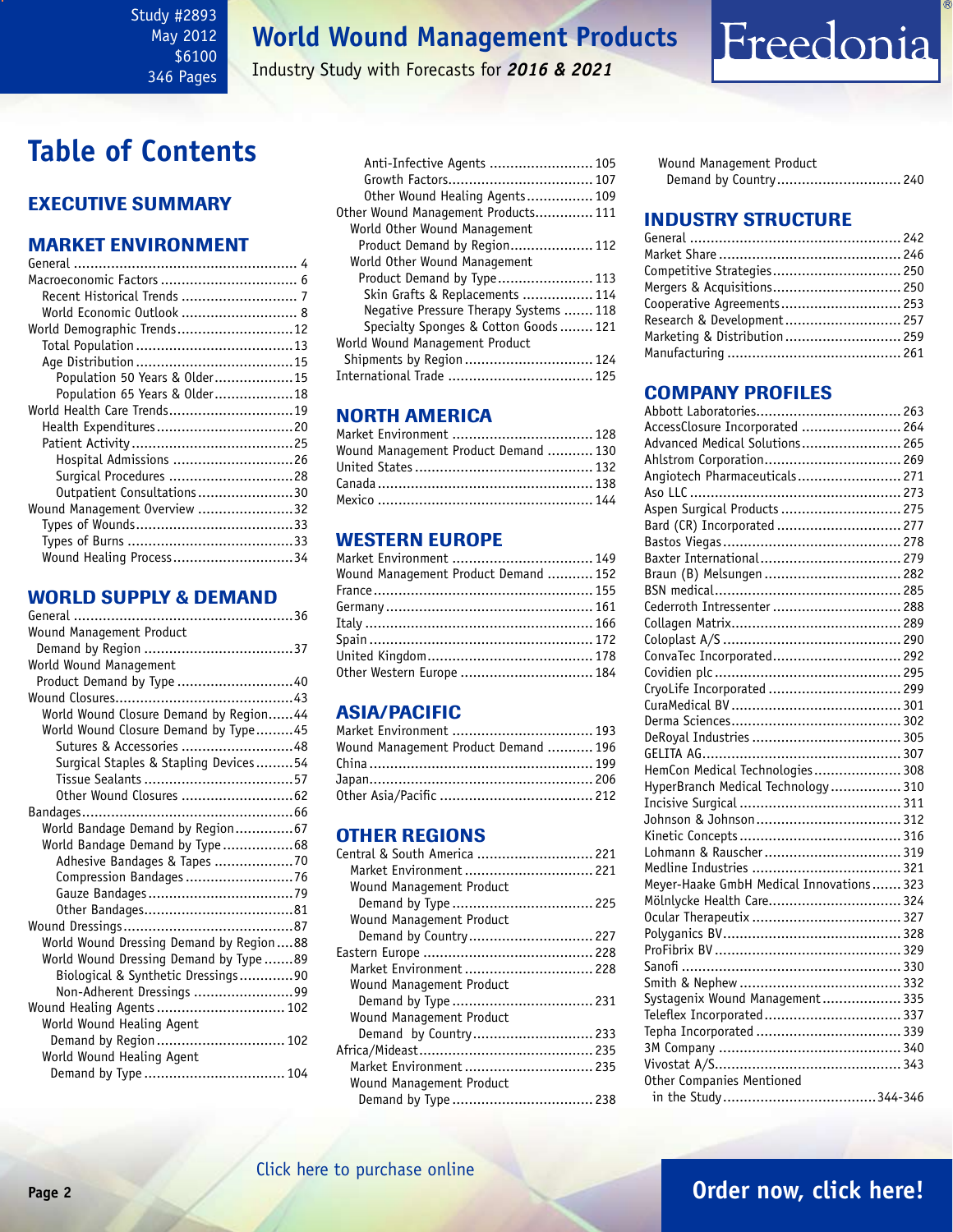### <span id="page-2-0"></span>Study #2893 May 2012 \$6100 346 Pages

### **World Wound Management Products**

Industry Study with Forecasts for *2016 & 2021*

### **List of Tables/Charts**

### Executive Summary

|--|--|--|--|

### Market EnvironmenT

| 1 World Macroeconomic Indicators 6             |
|------------------------------------------------|
| 2 World Gross Domestic Product                 |
| (GDP) by Region 12                             |
| 3 World Population by Region  14               |
| 4 World Population 50 Years                    |
| & Older by Region17                            |
| 5 World Population 65 Years & Older 19         |
| 6 World Health Care Indicators20               |
| 7 World Health Expenditures by Region 24       |
| Cht World Health Expenditures                  |
| by Region, 2011 25                             |
| 8 World Patient Activity by Type26             |
| 9 World Hospital Admissions by Region 28       |
| 10 World Surgical Procedures by Region 30      |
| 11 World Outpatient Consultations by Region 32 |

### WORLD SUPPLY & DEMAND

| 1 World Wound Management                    |
|---------------------------------------------|
| Product Demand by Region39                  |
| Cht World Wound Management Product          |
| Demand by Region, 2011 40                   |
| 2 World Wound Management                    |
| Product Demand by Type 42                   |
| Cht World Wound Management Product          |
| Demand by Type, 201143                      |
| 3 World Wound Closure Demand by Region  45  |
| 4 World Wound Closure Demand by Type  47    |
| Cht World Wound Closure                     |
| Demand by Type, 201148                      |
| 5 World Suture & Accessories                |
| Demand by Region 50                         |
| 6 World Surgical Staple & Stapling          |
| Device Demand by Region 57                  |
| 7 World Tissue Sealant Demand by Region58   |
| 8 World Other Wound Closure                 |
|                                             |
| 9 World Bandage Demand by Region  68        |
| 10 World Bandage Demand by Type69           |
| Cht World Bandage Demand by Type, 201170    |
| 11 World Adhesive Bandage &                 |
| Tape Demand by Region 71                    |
| 12 World Compression Bandage                |
| Demand by Region 77                         |
| 13 World Gauze Bandage Demand by Region .81 |
| 14 World Other Bandage Demand by Region82   |
| 15 World Wound Dressing Demand by Region 89 |
| 16 World Wound Dressing Demand by Type90    |
| 17 World Biological & Synthetic Wound       |
| Dressing Demand by Region91                 |
| 18 World Non-Adherent Dressing              |
| Demand by Region  100                       |

|  | 19 World Wound Healing Agent                 |
|--|----------------------------------------------|
|  | Demand by Region  103                        |
|  | 20 World Wound Healing Agent                 |
|  | Demand by Type  105                          |
|  | 21 World Anti-Infective Wound Healing        |
|  | Agent Demand by Region  107                  |
|  | 22 World Growth Factor Demand by Region. 109 |
|  | 23 World Other Wound Healing                 |
|  | Agent Demand by Region  111                  |
|  | 24 World Other Wound Management              |
|  | Product Demand by Region 113                 |
|  | 25 World Other Wound Management              |
|  | Product Demand by Type  114                  |
|  | 26 World Skin Graft & Replacement            |
|  | Demand by Region  115                        |
|  | 27 World Negative Pressure Therapy           |
|  | System Demand by Region 121                  |
|  | 28 World Specialty Sponge & Cotton           |
|  | Goods Demand by Region 122                   |
|  | 29 World Wound Management                    |
|  | Product Shipments by Region 125              |
|  | 30 World Wound Management Product            |
|  | Net Exports by Region  127                   |
|  |                                              |
|  |                                              |

### NORTH AMERICA

| 1 North America: Wound                      |
|---------------------------------------------|
| Management Indicators 130                   |
| 2 North America: Wound Management           |
| Product Demand  132                         |
| 3 United States: Wound                      |
| Management Indicators 135                   |
| 4 United States: Wound Management           |
| Product Demand  137                         |
| 5 Canada: Wound Management Indicators . 140 |
| 6 Canada: Wound Management                  |
| Product Demand  143                         |
| 7 Mexico: Wound Management Indicators 146   |
| 8 Mexico: Wound Management                  |
| Product Demand  148                         |
|                                             |
|                                             |

### WESTERN EUROPE

| 1 Western Europe: Wound                    |
|--------------------------------------------|
| Management Indicators 152                  |
| 2 Western Europe: Wound Management         |
| Product Demand  154                        |
| 3 France: Wound Management Indicators  158 |
| 4 France: Wound Management                 |
| Product Demand  160                        |
| 5 Germany: Wound Management Indicators 163 |
| 6 Germany: Wound Management                |
| Product Demand  165                        |
| 7 Italy: Wound Management Indicators 169   |
| 8 Italy: Wound Management                  |
| Product Demand  171                        |
| 9 Spain: Wound Management Indicators  175  |
| 10 Spain: Wound Management                 |

Product Demand ............................. 177

11 United Kingdom: Wound Management Indicators.................... 181 12 United Kingdom: Wound Management Product Demand ............................. 183

Freedonia

- 13 Other Western Europe: Wound
- Management Indicators.................... 187 14 Other Western Europe: Wound Management Product Demand by Type .................. 191
- 15 Other Western Europe: Wound Management
	- Product Demand by Country.............. 192

### ASIA/PACIFIC

| 1 Asia/Pacific: Wound                     |
|-------------------------------------------|
| Management Indicators 196                 |
| 2 Asia/Pacific: Wound Management          |
| Product Demand  198                       |
| 3 China: Wound Management Indicators  202 |
| 4 China: Wound Management                 |
| Product Demand  205                       |
| 5 Japan: Wound Management Indicators 209  |
| 6 Japan: Wound Management                 |
| Product Demand  211                       |
| 7 Other Asia/Pacific: Wound               |
| Management Indicators 215                 |
| 8 Other Asia/Pacific: Wound Management    |
| Product Demand by Type  218               |
| 9 Other Asia/Pacific: Wound Management    |
| Product Demand by Country 220             |

### OTHER REGIONS

| 1 Central & South America: Wound         |
|------------------------------------------|
| Management Indicators 224                |
| 2 Central & South America: Wound         |
| Management Product Demand by Type 226    |
| 3 Central & South America: Wound         |
| Management Product                       |
| Demand by Country  228                   |
| 4 Eastern Europe: Wound                  |
| Management Indicators 231                |
| 5 Eastern Europe: Wound Management       |
| Product Demand by Type  233              |
| 6 Eastern Europe: Wound Management       |
| Product Demand by Country 235            |
| 7 Africa/Mideast: Wound                  |
| Management Indicators 238                |
| 8 Africa/Mideast: Wound Management       |
| Product Demand by Type  240              |
| 9 Other Africa/Mideast: Wound Management |
| Product Demand by Country 241            |
|                                          |

#### INDUSTRY STRUCTURE

- 1 World Wound Management Product Sales by Company, 2011................... 243
- Cht World Wound Management Product Market Share by Company, 2011 ........ 247
	- 2 Selected Acquisitions & Divestitures...... 252
	- 3 Selected Cooperative Agreements.......... 255

### **Page 3 [Order now, click here!](#page-6-0)**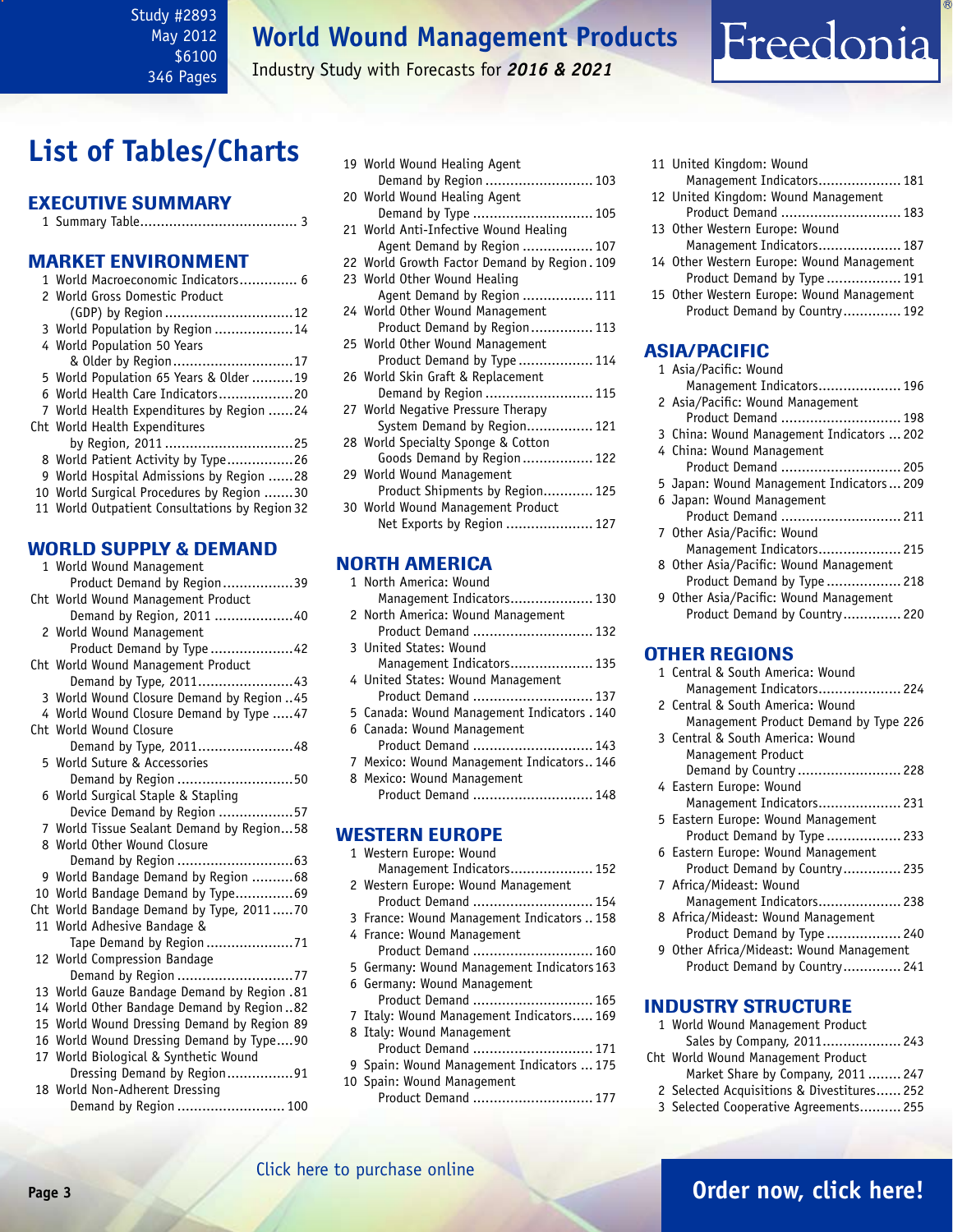**World Wound Management Products**

<span id="page-3-0"></span>Study #2893 May 2012 \$6100 346 Pages

Industry Study with Forecasts for *2016 & 2021*

*Gains will be driven by an expanding volume of surgical procedures, a rising incidence of treated injuries and external skin conditions, and new product introductions.*

### **World demand to rise 5.3% annually through 2016**

World demand for wound management products will increase 5.3 percent annually to \$39.3 billion in 2016, serving a \$9.3 trillion worldwide health care industry. An expanding volume of surgical procedures, coupled with a rising incidence of treated injuries and external skin conditions, will underlie gains. Growth will also benefit from new product introductions, especially negative pressure therapy systems, skin replacements, tissue sealants, and wound healing agents.

### **US to remain largest market, China to lead gains**

China will account for the fastest growth in wound management product demand among all countries. Increasing economic prosperity will enable its health care sector to expand and diversify resources and capabilities, and accommodate an expanding volume of patients. Similar trends will create above average growth opportunities for wound management products in several other developing countries.

Led by the United States, the developed countries will continue to absorb a much larger share of total world wound management product demand than the developing countries. This trend will reflect the advanced nature of medical delivery systems, widespread coverage of residents for essential patient treat-



ment, and increasing preferences of medical providers for high value added supplies and devices. Because of a higher degree of market penetration, total demand for wound management products in the developed countries will grow at a considerably slower pace than in the developing countries.

### **Wound closures, bandages to remain largest segments**

Wound closures will post world demand of \$15.2 billion in 2016, up 4.3 percent annually from 2011. Tissue sealants will see the fastest gains, spurred by improvements in available products and speed advantages in the closing of minor surgical incisions and wounds. Nonetheless, sutures and staples will continue to dominate world wound closure demand based on well established performance results in major surgery.

Freedonia

World demand for bandages is forecast to increase 4.5 percent per year to nearly \$10 billion in 2016. Gains will reflect expanding applications in selftreatment, sports medicine, and chronic care. Specialty bandages for the professional treatment of injuries and orthopedic conditions will account for the fastest growth in demand. Multiple supplier competition and price sensitivity will hold down growth opportunities for most other bandages.

Copyright 2012 The Freedonia Group, Inc.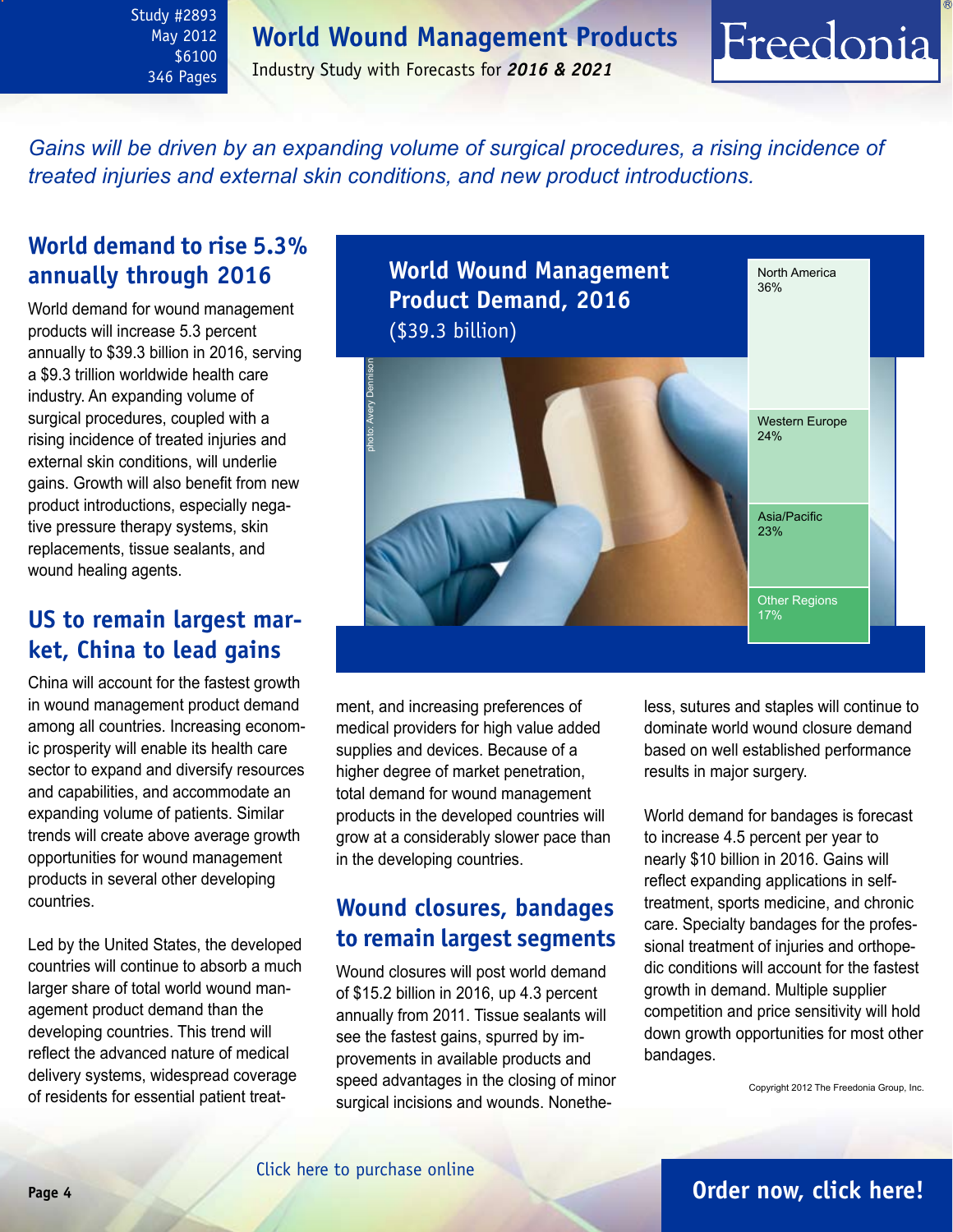### **World Wound Management Products**

<span id="page-4-0"></span>Study #2893 May 2012 \$6100 346 Pages

Industry Study with Forecasts for *2016 & 2021*

### **Sample Text, Table & Chart**

#### **asia/pacific**

#### **China: Wound Management Product Demand**

Total demand for wound management products in China ed to increase almost 11 percent and 11 percent annually to  $\frac{1}{2}$ .

of operations for  $\mathbf{r}$ .



of outpatient facilities and physicians' offices. As a result, real usually go to the hospital to receive outpatient consultations sional health care treatments.

Due to persisting imbalances in the distribution of health resources, China's per capita consumption of wound manage ucts will remain slightly below developing world norms thro Moreover, demand will remain concentrated in commodity based consumables, supplies, and devices as only a small percentage of have access to advanced procedures such as open heart surger

pressure therapy, and bioengineered skin replacements. The need for many individuals to self-treat injuries and skin conditions will keep a large share of Chinese wound management product sales in basic bandages, dressings, and anti-infective wound healing agents. The country's demand for higher value added products, such as bioengineer

factors, foam and alginate wound dressings, and vacuum-ass treatment equipment, will remain negligible, at least in the n

Small to medium sized domestic producers of commod closures, bandages, wound dressings, and wound healing age nate the supply of wound management products in China. M suppliers with manufacturing sites in the country including B Melsungen, which operates a plant in Suzhou; Derma Science



Freedonia



#### [Click here to purchase online](http://www.freedoniagroup.com/DocumentDetails.aspx?Referrerid=FM-Bro&StudyID=2893)

### **Page 5 [Order now, click here!](#page-6-0)**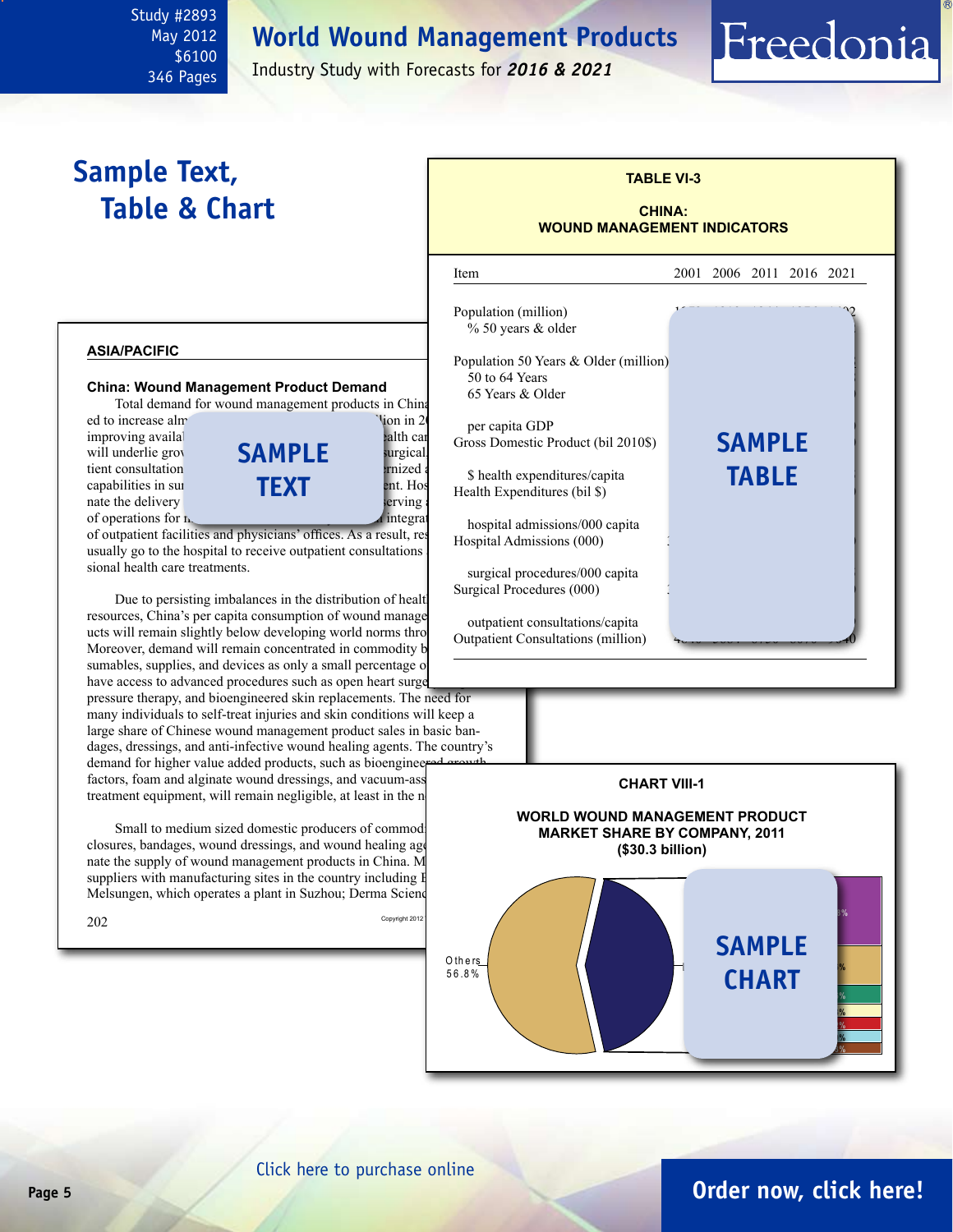### **World Wound Management Products**

<span id="page-5-0"></span>Study #2893 May 2012 \$6100 346 Pages

Industry Study with Forecasts for *2016 & 2021*

### **Sample Profile, Table & Forecast**

#### **COMPANY PROFILES**

**AccessClosure Incorporated** 645 Clyde Avenue Mountain View, CA 94043 650-903-1000 http://www.acc

Annual Revenuel **SAMPLE** Employment:

Key Products:

AccessClosure is medical device company focused on the de-

velopment and production or vascular access site closure and wound management technologies. The Company is privately held.

**profile**

AccessClosure is active in the world wound management product industry through the development and production of MYNX vascular closure devices, which are made in two sizes and are intended to provide immediate hemostasis at the puncture site. MYNX products are based on a conformable, water-soluble polyethylene glycol sealant formulated to expand in the tissue tract by absorbing blood and subcutaneous fluids. The sealant dissolves within 30 days.

In addition to standard MYNX offerings, AccessClosure makes the MYNXGRIP and MYNX CADENCE vascular closure devices. The MYNXGRIP vascular closure device, which was introduced in February 2012, uses the Company's proprietary GRIP TECHNOLOGY to actively grip and seal the arteriotomy while expanding and filling the tissue tract. The MYNX CADENCE product, which debuted in January 2011, is engineered for smooth deployment.

 $264$  Copyright 2012 The Freedonia Group, Inc.

"China will continue to experience rapid growth in health care spending over the long term as the population ages and government reforms improve the availability of basic and medical treatment. Through 2016, the country's total health expenditures will increase over 13 percent annually to \$610 billion, or about \$440 per capita. Beyond growth, outlays for medical products and services will be allocated more efficiently and effectively than in the past." --Section VI, pg. 201



Freedonia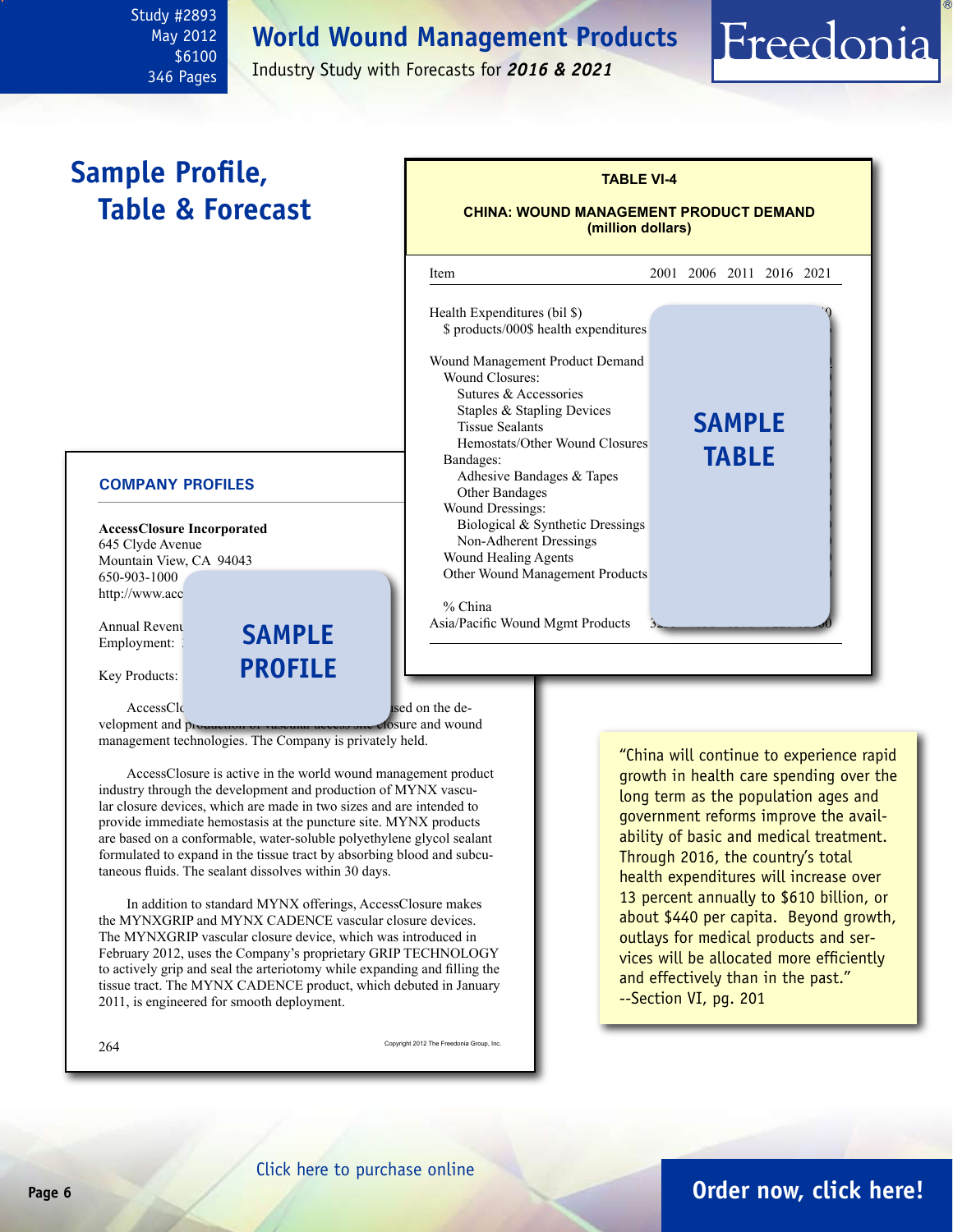### <span id="page-6-0"></span>**ORDER INFORMATION**

**Five Convenient Ways to Order**

INDUSTRY MARKET RESEARCH FOR BUSINESS LEADERS, STRATEGISTS, DECISION MAKERS

# Freedonia

**ONLINE: [www.freedoniagroup.com](http://www.freedoniagroup.com/DocumentDetails.aspx?Referrerid=FM-Bro&StudyID=2893)**

**MAIL: Print out and complete the order form and send to The Freedonia Group (see address at the bottom of this form)**

**PHONE: Call toll free, 800.927.5900 (US) or +1 440.684.9600**

**FAX: +1 440.646.0484 (US)**

**EMAIL: [info@freedoniagroup.com](mailto:info@freedoniagroup.com)**

#### **Free Handling & Shipping**

**There is NO charge for handling or UPS shipping in the US. Expect delivery in 3 to 5 business days. Outside the US, Freedonia provides free airmail service. Express delivery is available at cost.**

#### **Orders Outside of the US**

**Checks must be made payable in US funds, drawn against a US bank and mailed directly to The Freedonia Group. For wire transfers please contact our customer service department at info@ freedoniagroup.com. Credit cards accepted.**

#### **Credit Card Orders**

**For convenience, Freedonia accepts American Express, MasterCard or Visa. Credit card purchases must include account number, expiration date and authorized signature.**

#### **Save 15%**

**If you order three (3) different titles at the same time, you can receive a 15% discount. If your order is accompanied by a check or wire transfer, you may take a 5% cash discount (discounts do not apply to Corporate Use Licenses).**

#### **Corporate Use License**

**Now every decision maker in your organization can act on the key intelligence found in all Freedonia studies. For an additional \$2600, companies receive unlimited use of an electronic version (PDF) of the study. Place it on your intranet, e-mail it to coworkers around the world, or print it as many times as you like,** 

### [Click here to learn more about](http://www.freedoniagroup.com/pdf/FreedoniaCULBro.pdf)  [the Corporate Use License](http://www.freedoniagroup.com/pdf/FreedoniaCULBro.pdf)

| <b>ORDER FORM</b><br><b>F-WEB. 2893</b>                                                                                                               |                                                                                                                                                                                                                                     |
|-------------------------------------------------------------------------------------------------------------------------------------------------------|-------------------------------------------------------------------------------------------------------------------------------------------------------------------------------------------------------------------------------------|
|                                                                                                                                                       |                                                                                                                                                                                                                                     |
| World Wound Management Products  \$6100                                                                                                               |                                                                                                                                                                                                                                     |
|                                                                                                                                                       |                                                                                                                                                                                                                                     |
| Corporate Use License (add to study price) *<br>$+$ \$2600<br>П                                                                                       | Company <u>example</u> and the company of the company of the company of the company of the company of the company of the company of the company of the company of the company of the company of the company of the company of the c |
| Additional Print Copies @ \$600 each *                                                                                                                |                                                                                                                                                                                                                                     |
| Total (including selected option) \$                                                                                                                  |                                                                                                                                                                                                                                     |
| □ Enclosed is my check (5% discount) drawn on a US bank and payable to<br>The Freedonia Group, Inc., in US funds (Ohio residents add 7.75% sales tax) | Street <u>(No PO Box please)</u>                                                                                                                                                                                                    |
|                                                                                                                                                       |                                                                                                                                                                                                                                     |
| □ Bill my company □ American Express □ MasterCard □ Visa                                                                                              |                                                                                                                                                                                                                                     |
| MМ<br>YY                                                                                                                                              |                                                                                                                                                                                                                                     |
|                                                                                                                                                       |                                                                                                                                                                                                                                     |
| Credit Card #<br><b>Expiration Date</b>                                                                                                               |                                                                                                                                                                                                                                     |
|                                                                                                                                                       |                                                                                                                                                                                                                                     |
|                                                                                                                                                       |                                                                                                                                                                                                                                     |
|                                                                                                                                                       |                                                                                                                                                                                                                                     |
|                                                                                                                                                       |                                                                                                                                                                                                                                     |

**\* Please check appropriate option and sign below to order an electronic version of the study.**

#### **Corporate Use License Agreement**

**The above captioned study may be stored on the company's intranet or shared directory, available to company employees. Copies of the study may be made, but the undersigned represents that distribution of the study will be limited to employees of the company.**

#### **Individual Use License Agreement**

**The undersigned hereby represents that the above captioned study will be used by only \_\_\_ individual(s) who are employees of the company and that the study will not be loaded on a network for multiple users. In the event that usage of the study changes, the Company will promptly notify Freedonia of such change and will pay to Freedonia the appropriate fee based on Freedonia's standard fee schedule then in effect. Note: Entire company corporate use license, add \$2600; one additional user, add \$600; two additional users, add \$1200; three additional users, add \$1800.**

**Signature Signature**

**The Freedonia Group, Inc. 767 Beta Drive • Cleveland, OH • 44143-2326 • USA • [Web site: www.freedoniagroup.com](http://www.freedoniagroup.com/Home.aspx?ReferrerId=FM-Bro) Tel US: 800.927.5900 or +1 440.684.9600 • Fax: +1 440.646.0484 • [e-mail: info@freedoniagroup.com](mailto:info@freedoniagroup.com)**